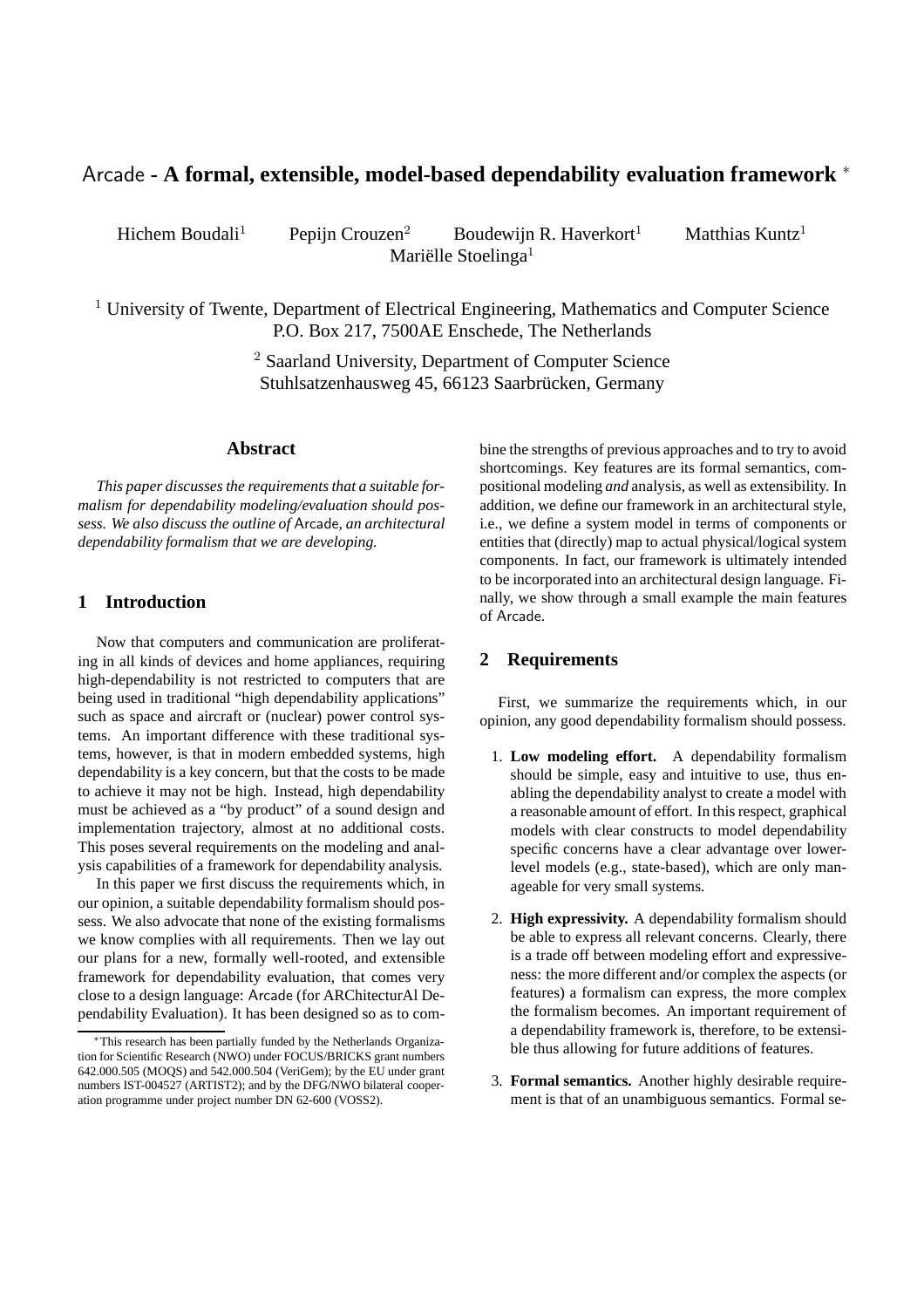mantics pin down the meaning of a dependability formalism in a precise and unambiguous way and form a rigorous basis for analysis and tool support: without semantics, dependability models are easily misunderstood, misinterpreted and become unclear and unsound.

- 4. **Compositionality.** Compositionality (also called modularity) is a key technique to break down the complexity of large systems into smaller and manageable pieces. We distinguish between compositional modeling and compositional analysis. *Compositional modeling* entails that a model can be created by composing smaller submodels. There are two important types of composition: parallel composition, which combines two or more components which are at the same level of abstraction, and hierarchical composition, where one component is internally realized as a combination of subcomponents. *Compositional analysis* means that a model can be analyzed by combining the results of the analysis of the submodels. Compositional analysis is a key feature in combating analysis complexity.
- 5. **Analysis methods and tool support.** Tool support is another important aspect. In fact, from an engineering point of view, a formalism has little use if it has no adequate tool support. Of course, in order to obtain a correct tool implementation, the formalism needs to have a clear semantics.

## **3 Existing formalisms**

There exists a wide range of techniques and tools for reliability and availability analysis. One may classify these techniques/tools into three broad categories: (1) generalpurpose (dependability) models, (2) dependability-specific modeling tools, and (3) model-based (or architectural) dependability modeling tools.

The first category encompasses general-purpose lowlevel formalisms such as continuous-time Markov chains (CTMC), stochastic Petri nets (SPN) and their extensions such as stochastic activity networks (SAN), stochastic process algebras (SPA), and input/output interactive Markov chains (I/O-IMC) [4]. In general, these formalisms, specify a system model in terms of states and transitions. This makes them very general (and hence expressive) and precise, but these models are typically large and less structured, hence difficult to understand, since they do not provide any dependability-specific constructs. Some formalisms allow compositional modeling (I/O-IMCs, SPAs, SANs) by a parallel composition operator "||" and/or compositional analysis (I/O-IMCs and SANs), whereas others do not (SPNs).

The second category consists of formalisms and tools which are specifically geared towards analyzing depend-

|                 | eff    | expres | sem    | compos    | $to$ <sub><math>\overline{ol}</math></sub> |
|-----------------|--------|--------|--------|-----------|--------------------------------------------|
|                 |        |        |        | (mod/ana) |                                            |
| general-purpose |        |        |        |           |                                            |
| <b>CTMCs</b>    |        | $^{+}$ | $^{+}$ | $-/-$     | $^{+}$                                     |
| $I/O$ -IMCs     |        | $^{+}$ | $+$    | $+/+$     | $+$                                        |
| <b>SAN</b>      |        | $^{+}$ | $^{+}$ | $+/-$     | $+$                                        |
| <b>SPAs</b>     |        | $+$    | $^{+}$ | $+/+$     | $^{+}$                                     |
| <b>SPNs</b>     |        | $+$    | $+$    | $_-/-$    | $+$                                        |
| specific        |        |        |        |           |                                            |
| <b>DFTs</b>     | $+$    |        | $^{+}$ | $+/+$     | $^{+}$                                     |
| <b>DRBDs</b>    | $+$    |        |        | $+/-$     |                                            |
| model-based     |        |        |        |           |                                            |
| AADL            | $^{+}$ | $^{+}$ |        | $+/-$     |                                            |
| <b>UML</b>      | $^{+}$ | $+$    |        | $+/-$     |                                            |
| Arcade          | $^{+}$ | $+$    | $^{+}$ | $+/+$     | $^{+}$                                     |

#### **Table 1. Comparison of dependability evaluation formalisms.**

ability. In this category, practical tools often define a high-level modeling language, such as (dynamic) fault trees (FTs/DFTs) and (dynamic) reliability block diagrams (RBDs/DRBDs). To carry out the analysis, a low-level model (such as a Markov chain) is automatically derived from the dependability-specific model. Surprisingly, the dependability specific approaches are all somehow limited in expressiveness; although each of them incorporates certain dependability constructs, none of them includes them all. Although we agree that it is impossible to include all possible features, we do think that a modeling approach should be extensible, so as to be able to accommodate any, also future, needs. In earlier work [5], we provided a compositional semantics, analysis methods and tool support for DFTs. Even though a similar approach could be taken for other dependability specific formalisms such as DRBDs, thus relieving our concerns with respect to semantics and compositionality, the lack of expressiveness remains an important issue with these formalisms.

The third category consists of model-based (at the system architectural level) formalisms, such as AADL and its error annex [2], and the UML profile for modeling quality of service and fault tolerance characteristics and mechanisms [7]. Architectural languages require limited modeling effort, since they annotate architectural models (which play an important role throughout the design). However, these languages, as we know them, lack a formal semantics and tool support for automatic dependability evaluation.

Table 1 summarizes this (partially subjective) comparison between the different existing dependability formalisms.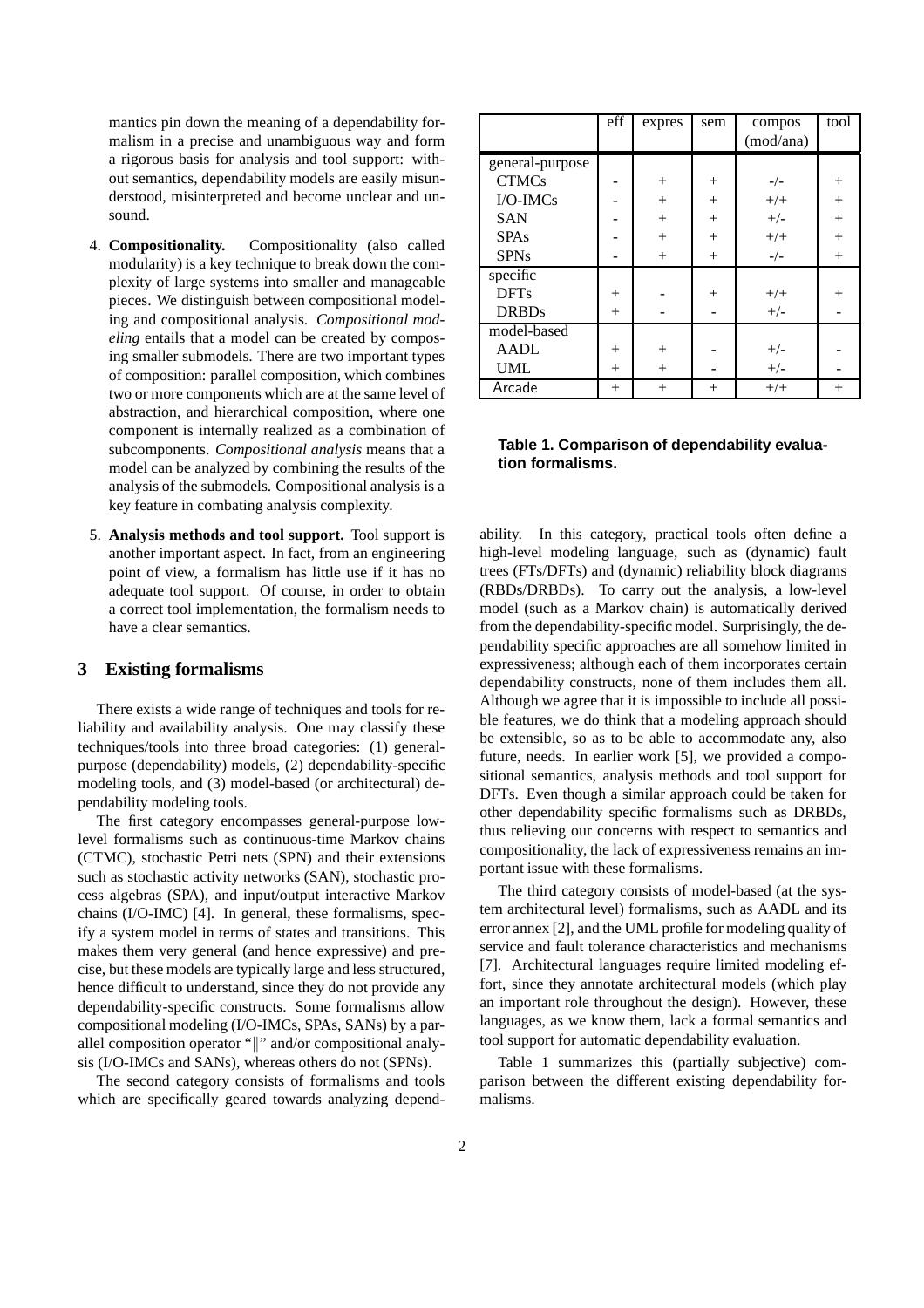## **4 The** Arcade **approach**

The aim of our recently started work on Arcade is to unite the strength of existing formalisms, while avoiding their weaknesses.

Key features of Arcade are its architectural approach, reducing the modeling effort; its extensibility, ensuring high expressivity; its formal semantics in terms of I/O-IMCs, which not only pins down the semantics in an unambiguous way, but also enables compositional analysis via the compositional aggregation approach for I/O-IMCs [4]. Below, we describe the Arcade approach and discuss, in depth, how it realizes the requirements on dependability formalisms that we put forward earlier.

## 4.1 Arcade modeling approach

The basic idea behind Arcade is that it defines a system as a set of interacting components, where each component is provided with a set of operational/failure modes, time-tofailure/repair distributions, and failure/repair dependencies. We propose a predefined set of components along with an extensible set of features (such as interactions, dependencies, operational/failure modes, etc).

We have identified three main components with which we can, in a modular fashion, construct a system model: (1) a Basic Component (BC), (2) a Repair Unit (RU), and (3) a Spare Management Unit (SMU). The underlying semantics of each of these components are I/O-IMCs.

A basic component represents a physical/logical system component that has a distinct operational and failure behavior. A BC can have any number of operational modes (e.g., *active vs. inactive*, *normal vs. degraded*) and can fail either due to an inherent failure (realized as a Markovian transition) or due to a *destructive functional dependency*.

The RU component handles the repair of one or many BCs. Various *repair policies* (e.g., first-come-first-served, priority) and repair dependencies between BCs can be implemented. Finally, the SMU handles the activation and deactivation of BCs used as spare components.

#### 4.2 Requirement fulfillment

**Low modeling effort.** The Arcade approach requires low modeling effort since its design has been centered around three principles:

1. **Architectural approach.** We advocate that dependability analysis is best done at an architectural level and, more specifically, by annotating existing architectural design models with dependability-specific information. This not only relieves the engineer from the burden of creating new models for the purpose of dependability analysis, but also provides a single model, and thus ensuring integrity, for doing dependability and other design-related evaluation methodologies.

- 2. **Standard features.** Arcade includes standard features for recurring dependability features. In particular, we provide standard operational/failure modes and behavior, standard repair policies such as dedicated and firstcome-first-serve policies, and standard spare management units.
- 3. **Connect to standard formalisms.** We plan to provide a tight connection of Arcade to existing, graphical formalism such as UML and AADL. In fact, our framework is ultimately intended to be incorporated into an architectural design language.

**High expressivity.** To balance between expressivity and modeling effort, Arcade is extensible. We provide standard features whenever possible, and allow user-defined features whenever needed. In fact, Arcade provides a standard set of basic components, but also allows the user to define components that, for instance, can exhibit more complex operational/failure modes.

**Formal Semantics.** We provide a formal semantics of Arcade models in terms of I/O-IMCs: each Arcade component is translated into an I/O-IMC. The semantics of the entire Arcade system model is then obtained by composing in parallel (using the parallel operator " $\parallel$ ") the I/O-IMCs of all components.

**Compositional modeling and analysis.** The Arcade modeling language incorporates both parallel and hierarchical composition. The parallel composition of Arcade components is realized by simply specifying multiple components, saying how one component depends on the operational/failure modes of other components. Hierarchical composition will be realized through interfaces, specifying how the failures of the internal components manifest themselves as failures of the composite component.

On the analysis side, we use the powerful compositional aggregation methods for I/O-IMCs. The I/O-IMC formalism is equipped with several aggressive aggregation (also called lumping or bisimulation minimization) techniques, which replace an I/O-IMC with an equivalent, but smaller I/O-IMC. An important feature is that aggregation is compositional, i.e., one can first aggregate the I/O-IMCs and then compose them together. By performing this procedure in a step-by-step fashion (i.e., take two (lumped) components, compose them, lump the result, compose with another (lumped) component, lump the results, etc), one obtains a state space that is significantly smaller than the state space that is obtained by composing all I/O-IMC models at once.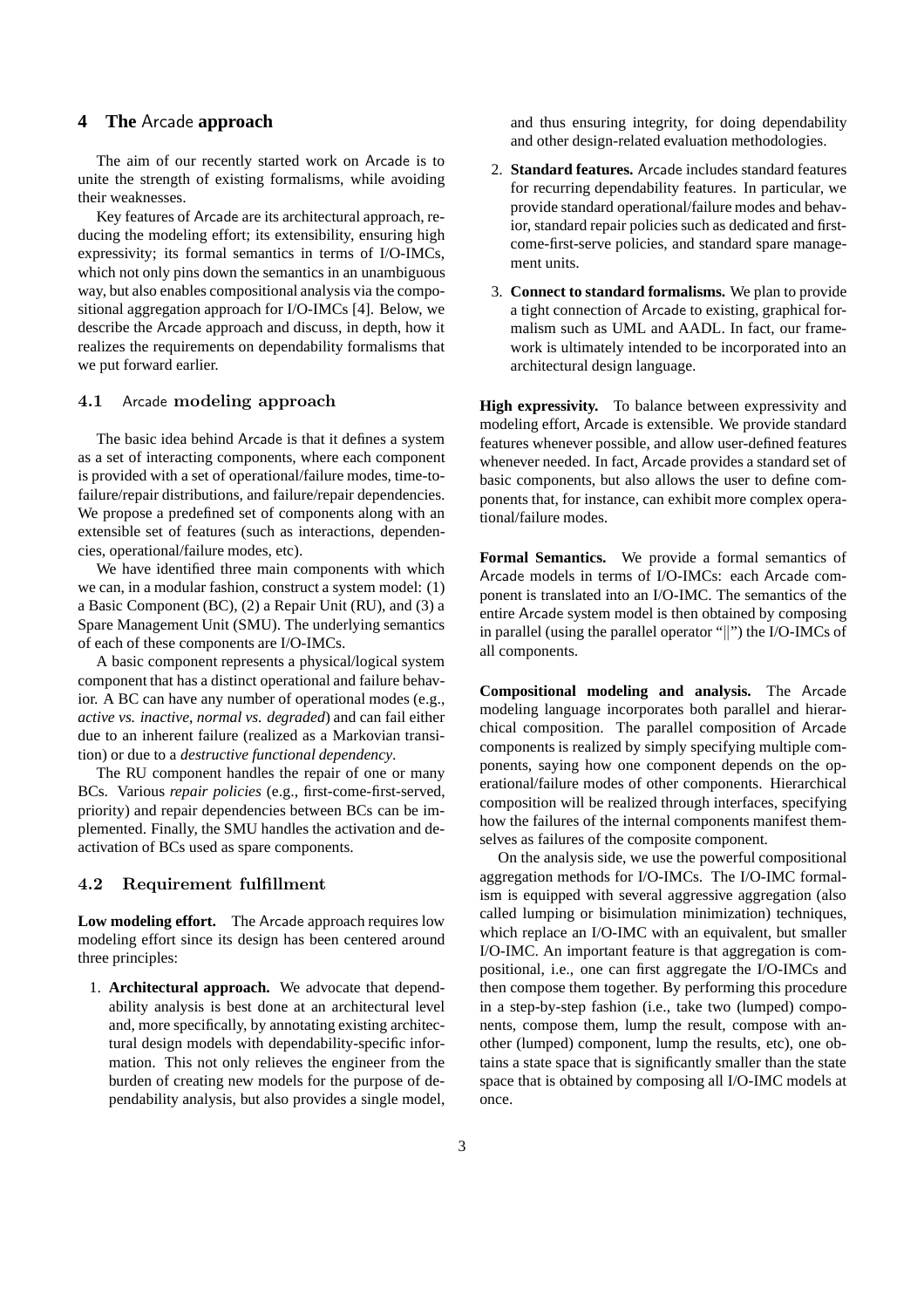

**Figure 1.** Arcade **tool chain.**

**Tool support.** We are working on an Arcade analysis tool chain based on the CADP toolset [6], which is a tool for (among others) I/O-IMC analysis and includes methods for I/O-IMC composition, aggregation and analysis. Our tool chain, depicted in Figure 1, takes as input an Arcade model and generates the underlying I/O-IMC models in a format that is readable by CADP. CADP can then compose and minimize the I/O-IMCs based on the compositional aggregation approach, and calculate the desired dependability measures. Currently, only textual input is supported (see example in the next section), but we are planning to develop a graphical language for Arcade models. Moreover, our future plans include a connection of Arcade with UML and AADL.

## **5 Case study**

To demonstrate the feasibility and usability of our approach, we chose a wide-spread case study from the literature, a distributed database system [8]. We briefly describe the system functionality and show parts of its Arcade specification.

#### 5.1 Distributed database system

In [8] a dependability model for a distributed database architecture is described, and as a modeling formalism stochastic activity networks (SANs) [9] were employed.

#### **5.1.1 Verbal description**

The system possesses two processors, one of which is a spare. Four disk controllers are divided into two sets. The system has in total 24 hard disks, which are divided in 6 clusters, i.e., each cluster consisting of four disks. Each controller is responsible for three disk clusters, each of the twelve disks the controller set is responsible for, is accessible by any of the two controllers in the respective set. Each processor can access each of the four disk controllers.

The processors are administrated by a spare management unit and share one repair unit. For each disk controller set and disk cluster there is a repair unit responsible. All repair units choose the next item to be repaired according to a firstcome first-served (FCFS) repair strategy.

The system is down, if one of the following conditions is met: (1) all processors are down, or (2) in at least one controller set, no controller is operational, or (3) more than one disk in each cluster is down.

#### **5.1.2** Arcade **model**

The Arcade models for the components of the distributed database system are fairly simple. Most components have a unique operational mode, except the spare processor which has two modes (i.e., inactive and active). Below, we describe the system in a textual format. The syntax should be self-explanatory.

- 1. Arcade model of processor: Here, we have two Arcade models, one for the primary processor, and one for the spare processor:
	- (a) Primary processor

**COMPONENT:** pp **TIME-TO-FAILURE:**  $exp(\frac{1}{2000})$ **TIME-TO-REPAIR:**  $exp(1)$ 

The disk controllers  $(dc \, i, i = 1, \dots, 4)$  and the disks  $(d_j, j = 1, \dots, 24)$  have the same Arcade model, except for a different time-to-failure in case of the disks, which is  $exp(\frac{1}{6000})$ .

(b) Spare processor:

**COMPONENT:** ps **OPERATIONAL MODES:** (INACTIVE, ACTIVE) **TIME-TO-FAILURE:**  $exp(\frac{1}{2000})$ ,  $exp(\frac{1}{2000})$ **TIME-TO-REPAIR:**  $exp(1)$ 

2. Arcade model of processor repair unit: The repair unit for processors is responsible for both the primary and the spare processors. A simple FCFS repair strategy is assumed: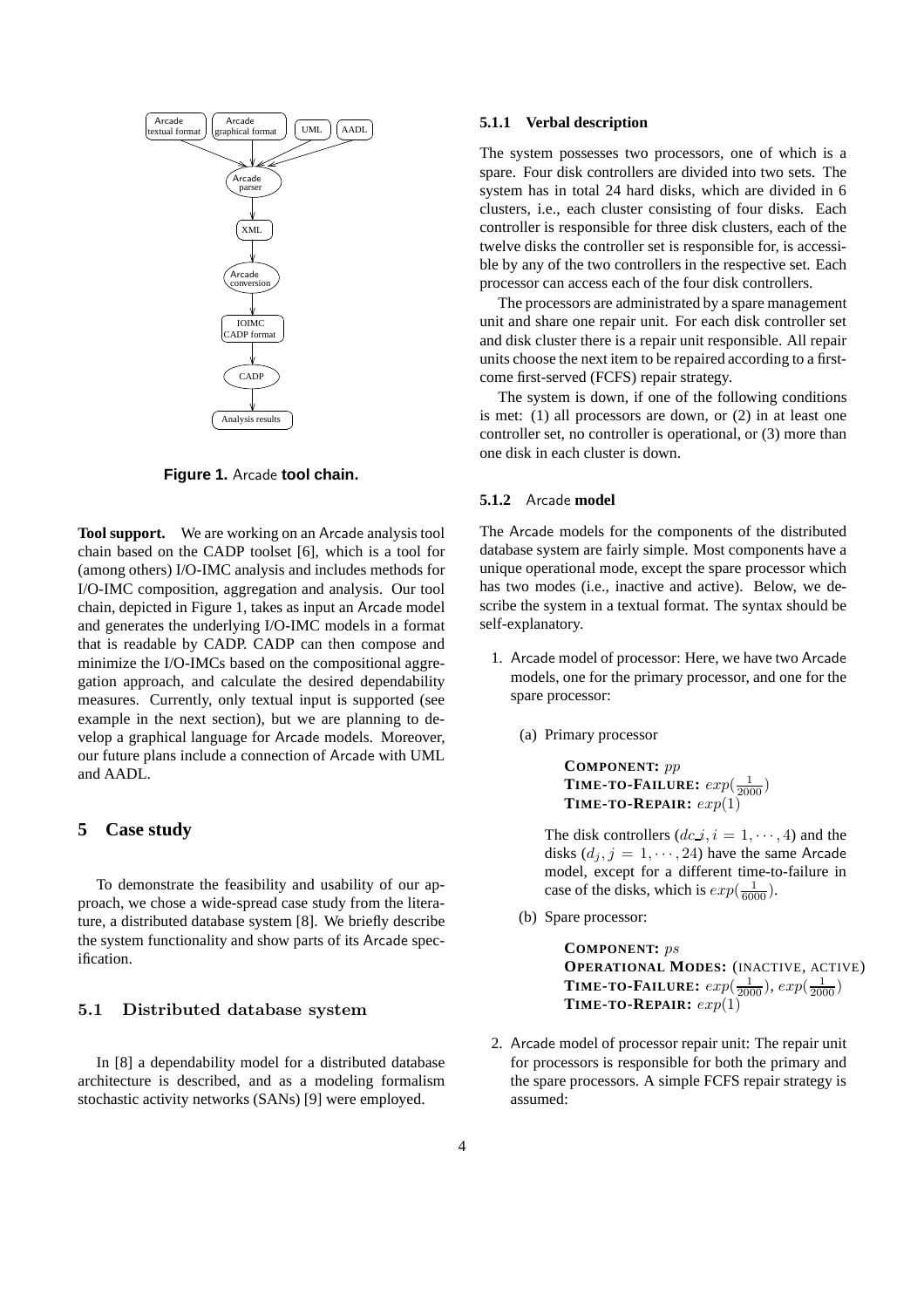## **REPAIR UNIT:** p.rep **COMPONENTS:** pp, ps **REPAIR STRATEGY:** FCFS

3. Arcade model for the evaluation criteria: The evaluation criteria formalizes the conditions under which the system is down, in terms of a Boolean expression (*Fault tree*). The single failure conditions are expressed in terms of the relevant<sup>1</sup> failure modes of the respective components.

#### **SYSTEM DOWN:**

(pp.down ∧ ps.down)  $\vee$ (dc\_1.down  $\wedge$  dc\_2.down)  $\vee$ (dc 3.down  $\wedge$  dc 4.down)  $∨(2of4 d_1.down, ..., d_4.down)$ ∨... ∨ (2of4 d 21.down, ..., d 24.down)

 $(2of4, d_1.down, ..., d_4.down)$  denotes the failure of 2 out of the four disks  $d_1$ ,  $d_2$ ,  $d_3$ , and  $d_4$ .

## 5.2 Tool support and analysis

### **5.2.1 Tool support**

In principle, for the analysis of Arcade models we have to proceed as follows:

- 1. At the top-level, we write down the Arcade specifications (as in Sec. 5.1.2).
- 2. Each Arcade specification of each of the components is translated into its corresponding I/O-IMC.
- 3. From the components' I/O-IMCs, the I/O-IMC of the overall system is obtained as follows [4]:
	- (a) Choose two I/O-IMCs, and compose them in parallel.
	- (b) Minimize the thus obtained I/O-IMC.
- 4. Repeat the previous steps, until a single I/O-IMC (representing the overall system) is obtained.
- 5. Transform the I/O-IMC into a continuous-time Markov chain (CTMC).
- 6. Standard techniques [10] can be used on the obtained CTMC to compute dependability measures of interest.

#### **5.2.2 Analysis**

Using the methodology described in the previous section we generated the CTMC representing the behavior of the distributed database architecture system. This CTMC has 2,100 states and 15,120 transitions. During the generation of the final model the largest I/O-IMC encountered had 6,522 states and 33,486 transitions. For comparison, the final model generated in [8] had 16,695 states.

Using the system CTMC we can analyze the availability and reliability of the system. Table 2 shows the results of this analysis compared to the SAN-based results in [8]. Note that the reliability results in this table are based on the definition of reliability used in [8], i.e., the probability of having no system failures within a certain mission time assuming that no component is ever repaired. Because of the discrepancy in reliability results we have also analyzed the reliability of the distributed database system with the DFT tool Galileo [1].<sup>2</sup>

| Measure              | Arcade               | <b>SAN</b>      | Galileo  |
|----------------------|----------------------|-----------------|----------|
|                      | 0.999997             | 0.999997        |          |
| $R(5 \text{ weeks})$ | $\mid 0.402018 \mid$ | $\mid$ 0.425082 | 0.402018 |

## **Table 2. Dependability analysis for distributed database system**

### **6 Summary and conclusions**

In this paper we have proposed a new and extensible framework for dependability evaluation: Arcade. Due to its formal underlying model, it can be used compositionally, both for modeling and for analysis purposes. The latter yields great computational advantages, as illustrated in the case studies. Next to that, the Arcade approach is extensible, hence, adaptable to new circumstances or application areas. Furthermore, we see Arcade as an important step towards design languages for large and complex systems. Indeed, the ultimate goal is to integrate Arcade in a design environment, e.g., based on AADL or UML.

It is important to note that although the syntax of the Arcade language bears resemblance to SAVE, the approaches are truly different. Where in SAVE the actual semantics of the models was hidden in software program that coded the translation from that syntax to a large (flat) Markov chain, Arcade has a formal semantical model that allows for compositional evaluation, as well as facilitates the extension of the modeling language.

<sup>&</sup>lt;sup>1</sup>A component can have several failure modes of which not all need to be relevant for the overall system evaluation.

 $2$ It is possible to use DFTs here because we do not consider repair.